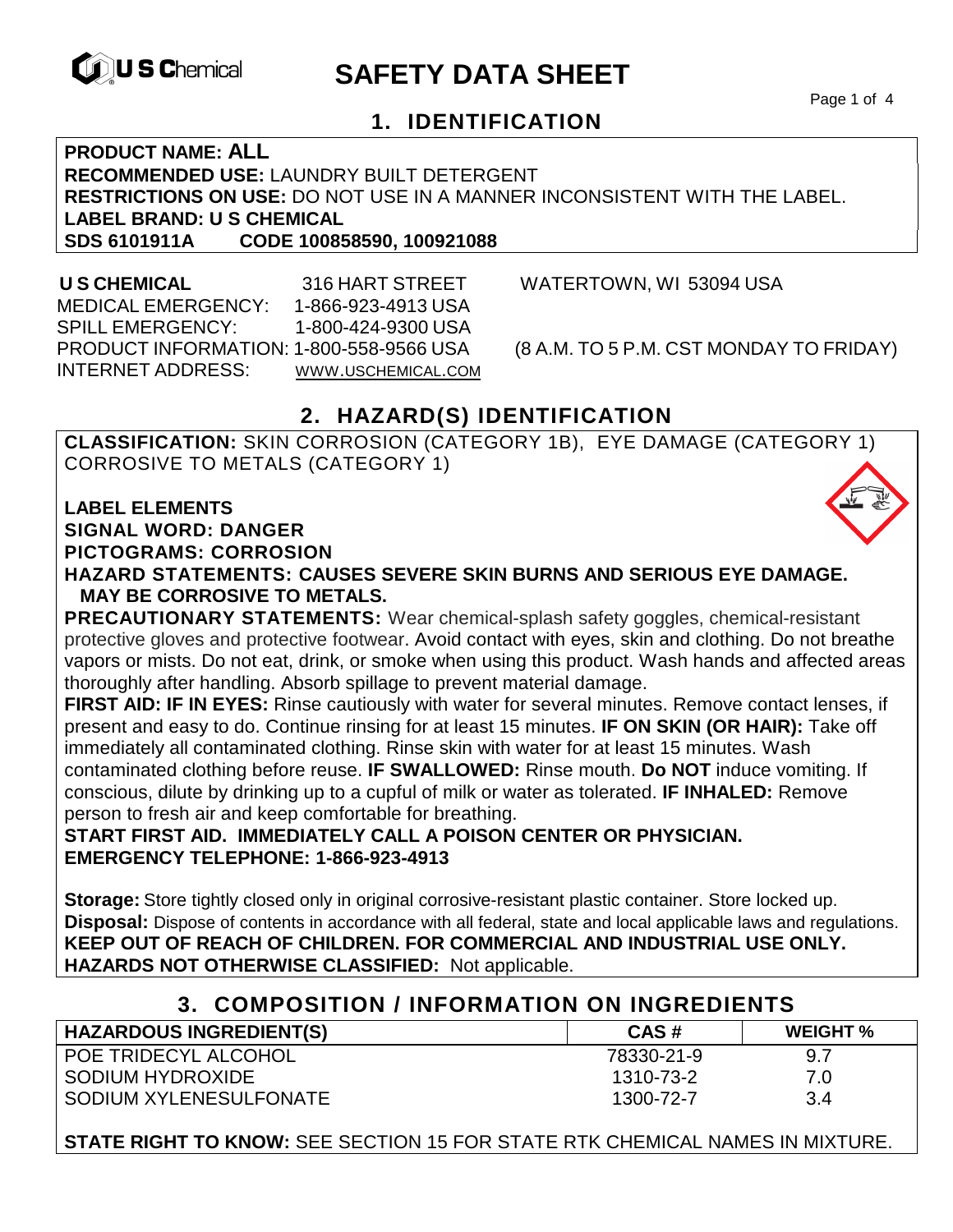# **4. FIRST-AID MEASURES** Page 2 of 4

**IF IN EYES:** RINSE CAUTIOUSLY WITH WATER FOR SEVERAL MINUTES. REMOVE CONTACT LENSES, IF PRESENT AND EASY TO DO. CONTINUE RINSING FOR AT LEAST 15 MINUTES. **IF ON SKIN (OR HAIR):** TAKE OFF IMMEDIATELY ALL CONTAMINATED CLOTHING. RINSE SKIN WITH WATER FOR AT LEAST 15 MINUTES. WASH CONTAMINATED CLOTHING BEFORE REUSE. **IF SWALLOWED:** RINSE MOUTH. **Do NOT** INDUCE VOMITING. IF CONSCIOUS, DILUTE BY DRINKING UP TO A CUPFUL OF MILK OR WATER AS TOLERATED. **IF INHALED:** REMOVE PERSON TO FRESH AIR AND KEEP COMFORTABLE FOR BREATHING. **START FIRST AID. IMMEDIATELY CALL A POISON CENTER OR PHYSICIAN. EMERGENCY TELEPHONE: 1-866-923-4913**

**MOST IMPORTANT SYMPTOMS / EFFECTS:** CAUSES SEVERE SKIN BURNS AND SERIOUS EYE DAMAGE. MAY CAUSE BLINDNESS WITHOUT IMMEDIATE FIRST AID. HARMFUL IF SWALLOWED. CAUSES BURNS AND SERIOUS DAMAGE TO MOUTH, THROAT AND STOMACH. CORROSIVE TO ALL BODY TISSUES.

**MEDICAL CONDITIONS AGGRAVATED:** NONE KNOWN.

**NOTE TO PHYSICIAN:** CALL 1-866-923-4913 FOR EXPOSURE MANAGEMENT ASSISTANCE.

# **5. FIRE-FIGHTING MEASURES**

**CHEMICAL HAZARDS:** CORROSIVE. NON-FLAMMABLE. **COMBUSTION PRODUCT HAZARDS:** OXIDES OF CARBON AND OTHER FUMES. **METHODS:** SELECT EXTINGUISHER AND METHODS BASED ON FIRE SIZE AND TYPE. **EQUIPMENT:** WEAR SCBA AND FULL PROTECTIVE GEAR AS CONDITIONS WARRANT. **NFPA RATING:** HEALTH-3/FLAMMABILITY-0/ INSTABILITY-0/SPECIAL HAZARD-N.AP. **SUITABLE EXTINGUISHERS:** WATER, DRY CHEMICAL, CO2 OR FOAM SUITABLE FOR FIRE. **UNSUITABLE EXTINGUISHERS:** NO RESTRICTIONS BASED ON CHEMICAL HAZARDS.

# **6. ACCIDENTAL RELEASE MEASURES**

**PERSONAL PRECAUTIONS:** EVACUATE UNPROTECTED PERSONNEL FROM AREA. WEAR PERSONAL PROTECTION INCLUDING RUBBER BOOTS. SEE SECTION 8. VENTILATE AREA IF NEEDED. BE CAREFUL NOT TO SLIP. WASH THOROUGHLY AFTER CLEAN-UP. **ENVIRONMENTAL PRECAUTIONS:** PREVENT SPILL FROM ENTERING DRAIN, STORM SEWER OR SURFACE WATERWAY. PREVENT WATER AND SOIL CONTAMINATION. **CLEAN-UP METHODS:** SMALL SPILLS MAY BE WIPED UP AND RINSED WITH WATER. FOR LARGER SPILLS, DIKE TO CONTAIN. PUMP TO LABELED CONTAINER OR ABSORB SPILLAGE AND SCOOP UP WITH INERT ABSORBENT MATERIAL. AFTER SPILL COLLECTION, RINSE AREA WITH WATER AND FOLLOW WITH NORMAL CLEAN-UP PROCEDURES.

# **7. HANDLING AND STORAGE**

**HANDLING:** FOLLOW ALL LABEL DIRECTIONS. INSTRUCT PERSONNEL ABOUT PROPER USE, HAZARDS, PRECAUTIONS, AND FIRST AID MEASURES. AVOID INHALATION, INGESTION, AND CONTACT WITH SKIN, EYES AND CLOTHING. DO NOT TASTE OR SWALLOW. REMOVE AND WASH CONTAMINATED CLOTHING AND FOOTWEAR BEFORE REUSE. PRODUCT RESIDUE MAY REMAIN IN EMPTY CONTAINERS. HANDLE CAREFULLY TO AVOID DAMAGING CONTAINER.

**STORAGE:** STORE TIGHTLY CLOSED ONLY IN ORIGINAL CORROSIVE-RESISTANT PLASTIC CONTAINER. STORE LOCKED UP. STORE AT AMBIENT TEMPERATURES IN A DRY AREA OUT OF DIRECT SUNLIGHT. PROTECT FROM FREEZING. ROTATE STOCK REGULARLY. KEEP AWAY FROM FOOD AND DRINK. KEEP OUT OF REACH OF CHILDREN.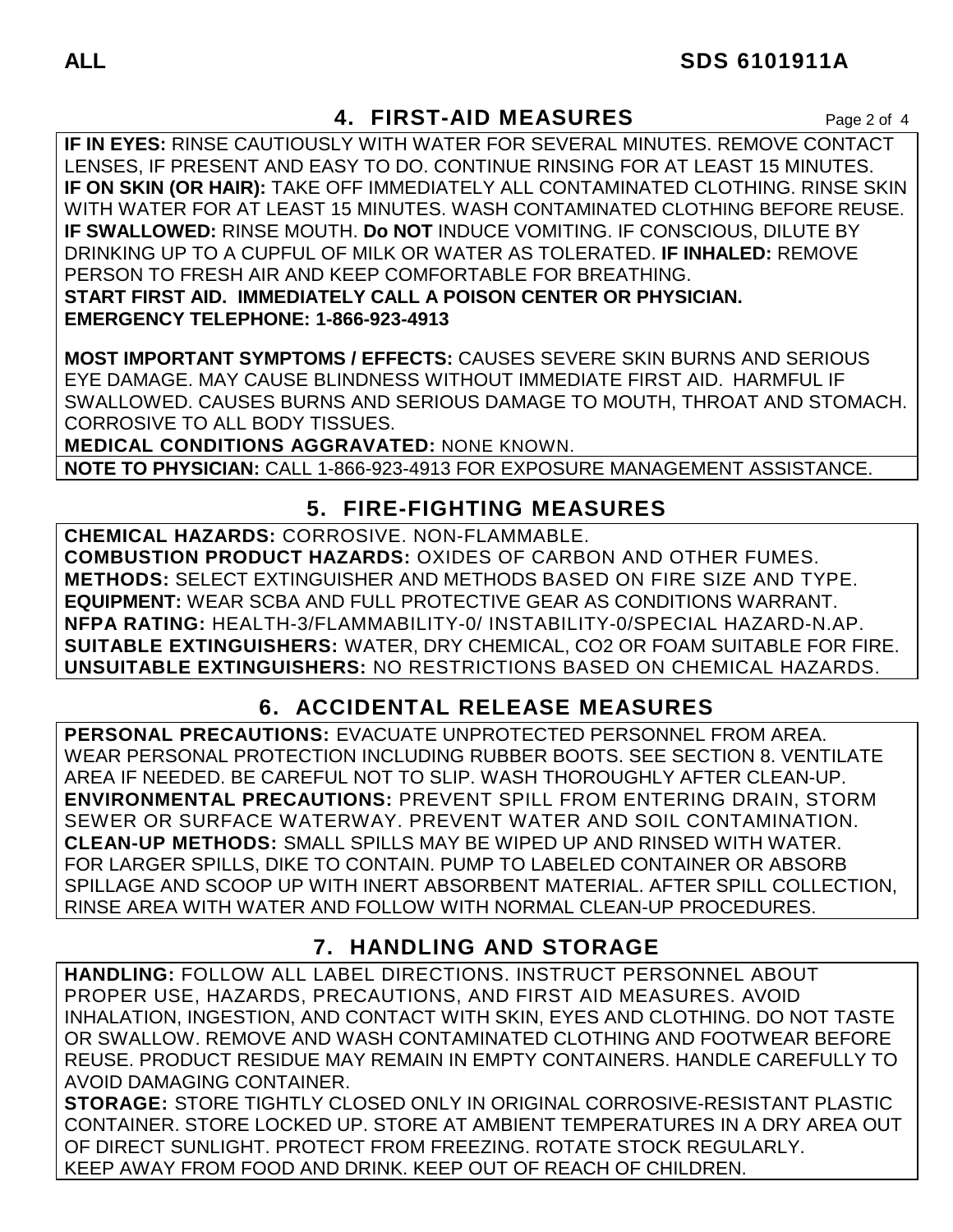## **ALL SDS 6101911A**

# **8. EXPOSURE CONTROLS / PERSONAL PROTECTION** Page 3 of 4

**EXPOSURE LIMITS:** POE TRIDECYL ALCOHOL = NONE SODIUM HYDROXIDE = 2 MG/M3 CEILING (ACGIH), 2 MG/M3 TWA (OSHA) SODIUM XYLENESULFONATE = NONE **ENGINEERING CONTROLS:** NONE REQUIRED. GENERAL ROOM VENTILATION IS TYPICALLY ADEQUATE.

#### **PERSONAL PROTECTION**

**EYES:** SAFETY GOGGLES (INDIRECT-VENTED OR NON-VENTED) AND AN EYE-WASH STATION. **HANDS:** CHEMICAL-RESISTANT PROTECTIVE GLOVES (RUBBER OR NEOPRENE). **RESPIRATORY:** SUITABLE RESPIRATOR IF MISTS/VAPORS ARE NOT CONTROLLED BY VENTILATION. **FEET:** RUBBER BOOTS DURING SPILL CLEAN-UP AND WHEN EXPOSURE IS POSSIBLE. **BODY:** RUBBER FULL-COVER PROTECTIVE CLOTHING WHEN EXPOSURE IS POSSIBLE.

### **9. PHYSICAL AND CHEMICAL PROPERTIES**

| APPEARANCE: BLUE LIQUID                   | <b>AUTO-IGNITION TEMPERATURE: N.AV.</b>    |
|-------------------------------------------|--------------------------------------------|
| <b>ODOR: NONE ADDED</b>                   | <b>DECOMPOSITION TEMPERATURE: N.AV.</b>    |
| <b>pH CONCENTRATE: ABOVE 13.0 (BASIC)</b> | <b>EXPLOSIVE LIMITS (LEL/UEL): NONE</b>    |
| pH @ 2500 PPM SOLUTION: N.AV.             | <b>EVAPORATION RATE: N.AV.</b>             |
| pH @ USE DILUTION: N.AV.                  | FLAMMABILITY (SOLID, GAS): N.AP.           |
| <b>PHYSICAL STATE: LIQUID</b>             | <b>FLASH POINT: NONE</b>                   |
| <b>RELATIVE DENSITY (WATER): 1.110</b>    | <b>INITIAL BOILING POINT/RANGE: N.AV.</b>  |
| <b>SOLUBILITY (WATER): COMPLETE</b>       | <b>MELTING POINT/FREEZING POINT: N.AV.</b> |
| VAPOR PRESSURE: N.AV.                     | <b>ODOR THRESHOLD: N.AV.</b>               |
| VAPOR DENSITY: N. AV.                     | PARTITION COEFF. (N-OCTANOL/WATER): N.AV   |
| <b>VISCOSITY: NON-VISCOUS</b>             | <b>OTHER: N.AV.</b>                        |

# **10. STABILITY AND REACTIVITY**

**REACTIVITY:** MIXING WITH INCOMPATIBLES CAN RELEASE HEAT + HAZARDOUS GASES. **CHEMICAL STABILITY:** STABLE.

**POSSIBILITY OF HAZARDOUS REACTIONS:** SEE REACTIVITY. WILL NOT POLYMERIZE. **CONDITIONS TO AVOID:** TEMPERATURES BELOW 35°F (1.6°C) OR ABOVE 120°F (49°C). **MATERIALS TO AVOID:** ACIDS, METAL AND OTHER CLEANERS. MIX ONLY WITH WATER. **HAZARDOUS DECOMPOSITION PRODUCTS:** NONE UNDER NORMAL CONDITIONS.

### **11. TOXICOLOGICAL INFORMATION**

**ROUTES OF EXPOSURE:** EYES, SKIN, INGESTION, INHALATION. **INFORMATION ON ROUTES OF EXPOSURE:** NO LC50/LD50 TEST DATA ON MIXTURE. **ACUTE EFFECTS /SYMPTOMS**: CORROSIVE TO ALL BODY TISSUES.  **EYES:** CAUSES SERIOUS EYE DAMAGE. MAY CAUSE PAIN, REDNESS AND WATERING.  **SKIN:** CAUSES SEVERE SKIN BURNS. MAY CAUSE DELAYED PAIN, REDNESS AND BLISTERING. **INGESTION:** CAUSES BURNS AND SERIOUS DAMAGE TO MOUTH, THROAT AND STOMACH. **INHALATION:** MAY CAUSE CORROSIVE EFFECTS TO NOSE, THROAT, AND RESPIRATORY SYSTEM. **CHRONIC / OTHER EFFECTS:** NO REPORTABLE GERM CELL MUTAGENS, SKIN SENSITIZERS, RESPIRATORY SENSITIZERS, REPRODUCTIVE TOXINS OR ASPIRATION HAZARDS. **SPECIFIC TARGET ORGANS (SINGLE/REPEATED):** NONE KNOWN. **NUMERICAL MEASURES OF TOXICITY:** ATEmix (ORAL-RAT) = ABOVE 2000 MG / KG **CARCINOGENS:** NO REPORTABLE ACGIH, IARC, NTP, OR OSHA CARCINOGENS.